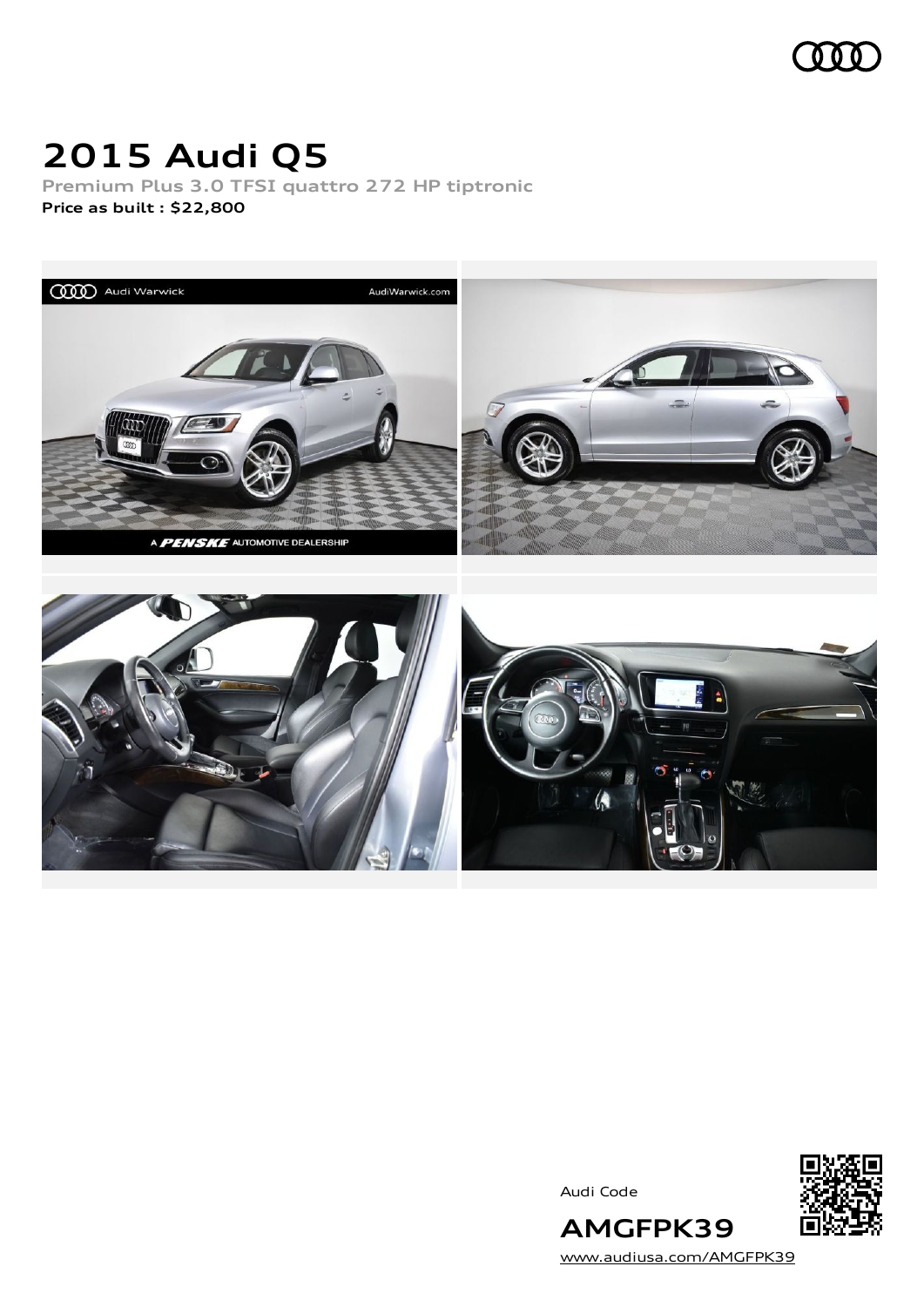### **Summary**

**Audi 2015 Audi Q5** Premium Plus 3.0 TFSI quattro 272 HP tiptronic

**Price as buil[t](#page-10-0)** \$22,800

### **Exterior colour**

Florett Silver metallic

### **Interior colour**

#### **Technical Specifications**

| Engine type                  | Six-cylinder                                  |
|------------------------------|-----------------------------------------------|
| stroke                       | Displacement/Bore and 2,995/84.5 x 89.0 cc/mm |
| Max. output                  | 200 (272)/4780-6500 HP                        |
| Torque                       | 295 @ 2,150 lb-ft@rpm                         |
| Top track speed              | 130 mph mph                                   |
| Acceleration (0 - 60<br>mph) | 6.0 sec. seconds                              |
| Recommended fuel             | Premium                                       |



#### **Further Information**

| No<br>Warranty |  |
|----------------|--|

#### **Audi Code** AMGFPK39

**Your configuration on www.audiusa.com** [www.audiusa.com/AMGFPK39](https://www.audiusa.com/AMGFPK39)

**Commission number** aeb11ef80a0e09af5ee7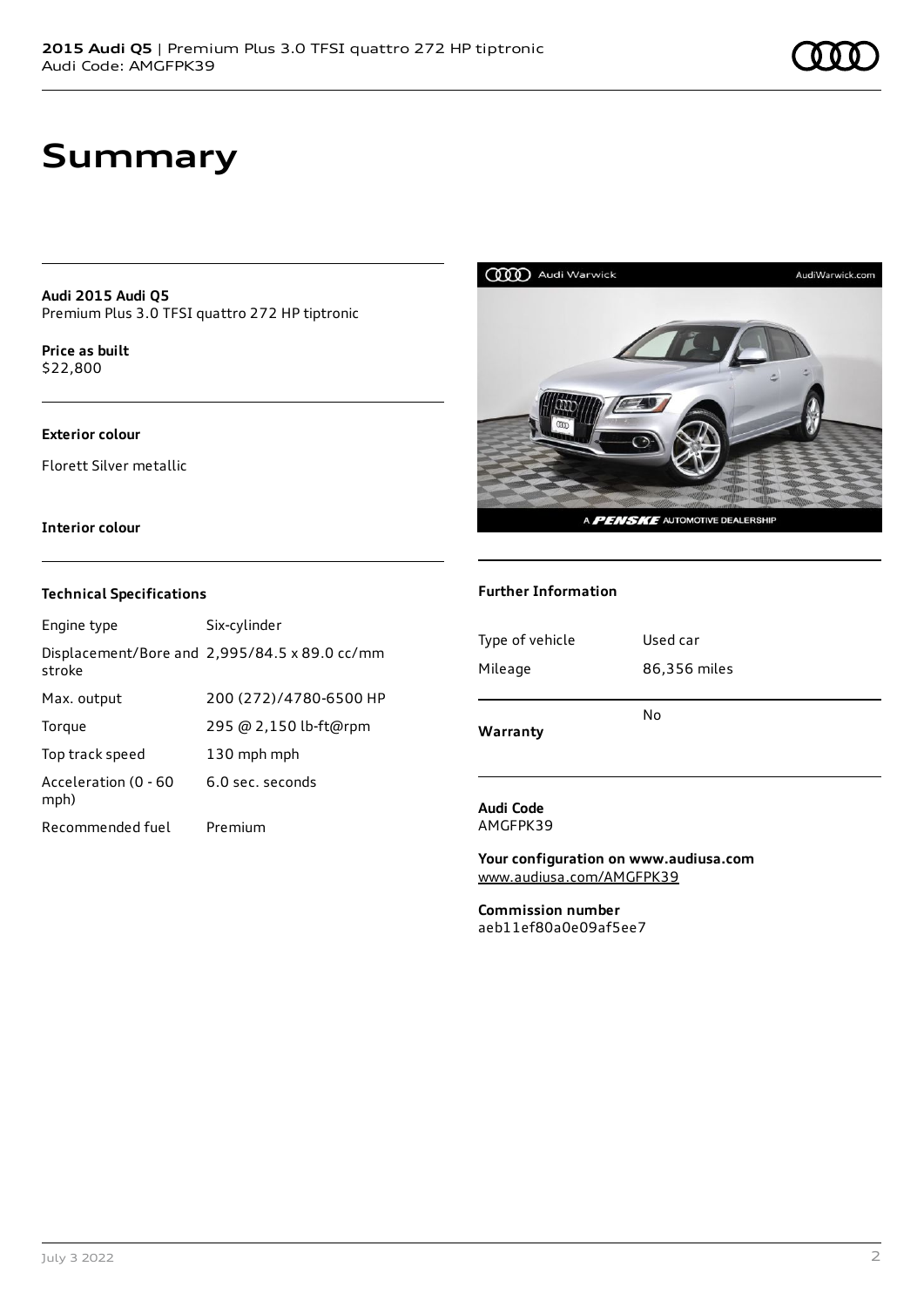# **Equipment**

Florett Silver metallic

Technology package

Black cloth headliner

Three-spoke multifunction sport steering wheel with shift paddles

DVD Player

Audi drive select®

Bang & Olufsen® sound system

Color driver information system

HD Radio™ Technology

Voice control







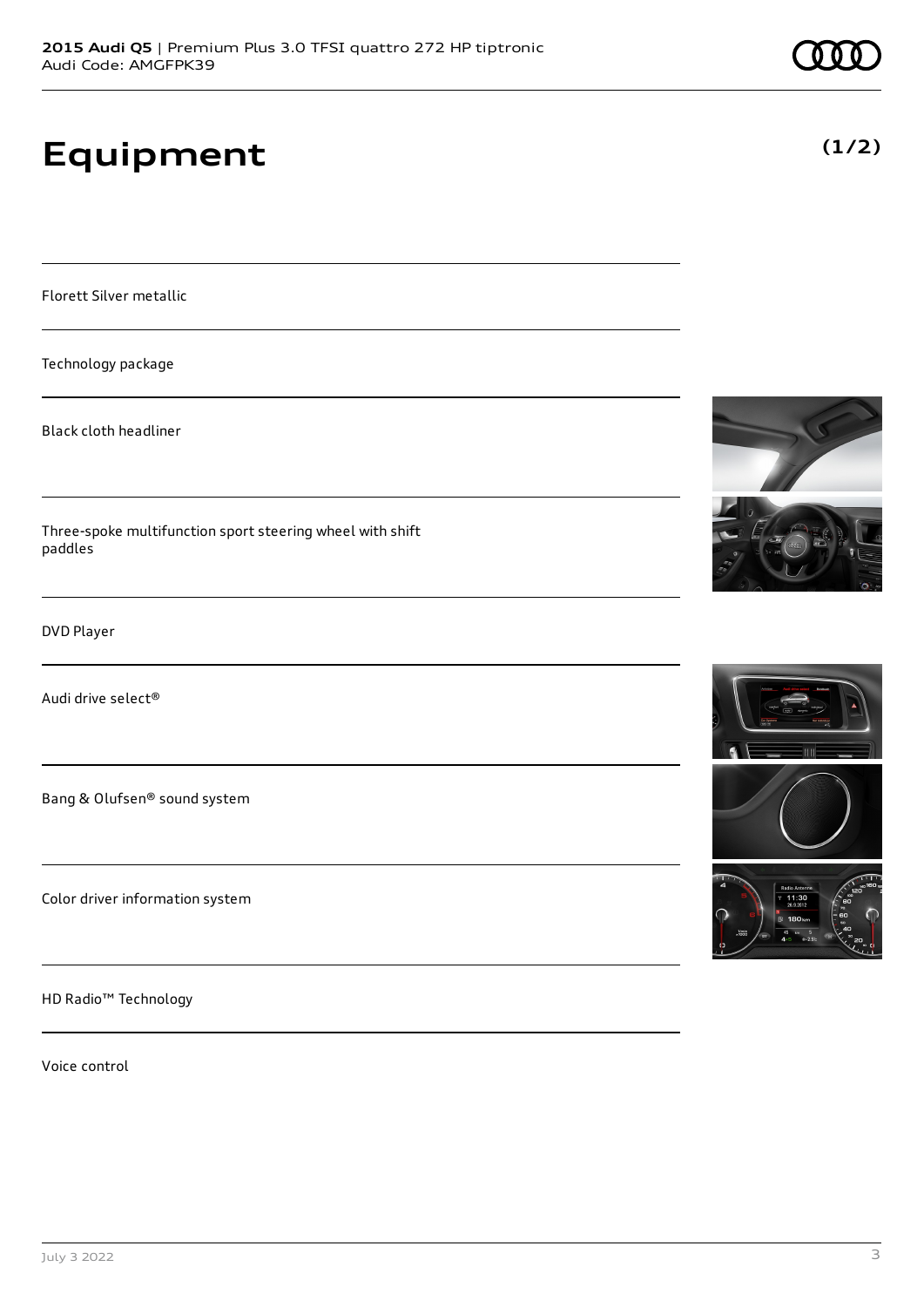# **Equipment**

Audi side assist

BLUETOOTH® wireless technology preparation for mobile phone



**(2/2)**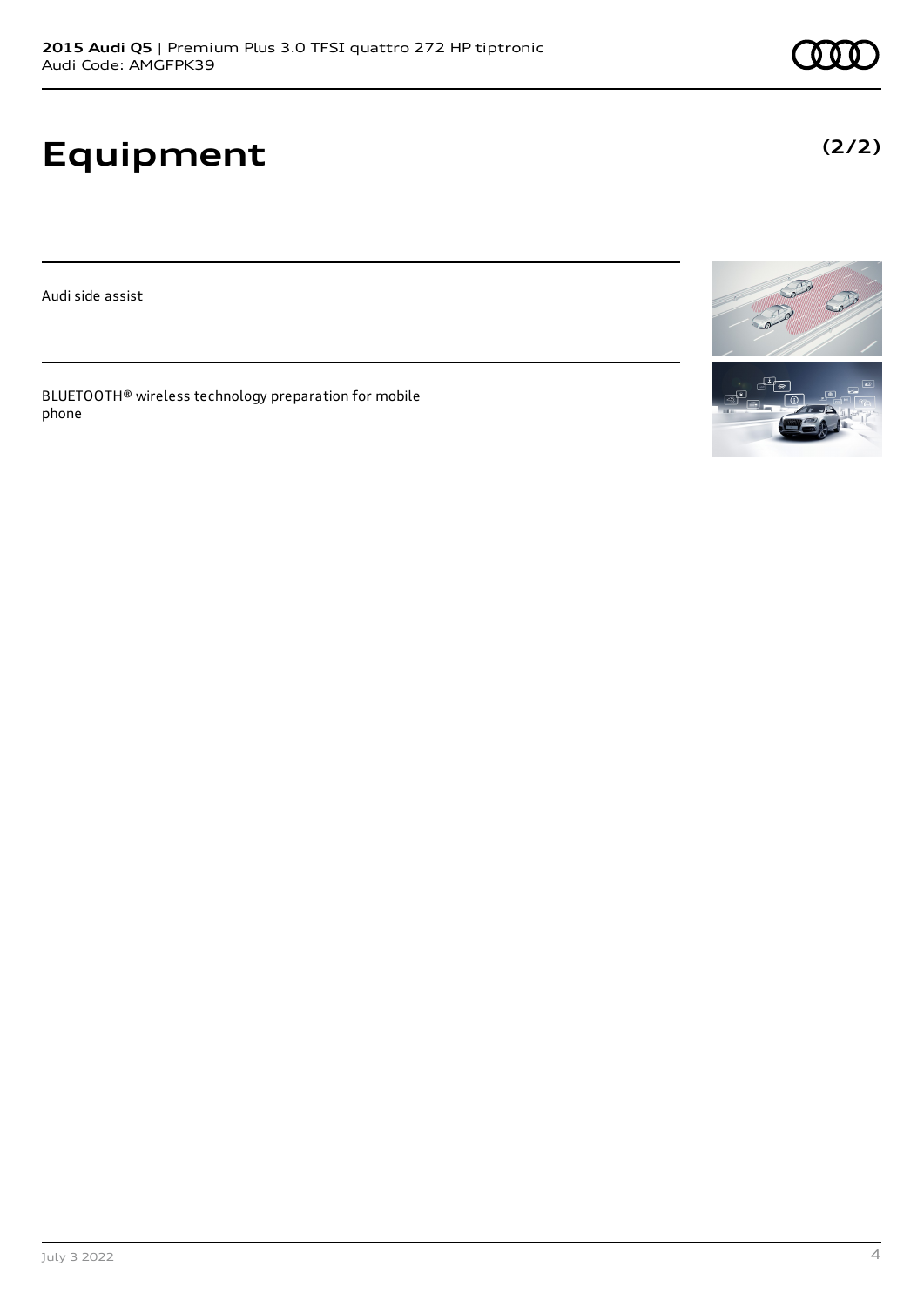### **Standard features**

### **Safety and Security**

| 4X3             | Side airbags at front and head airbag system                                      |
|-----------------|-----------------------------------------------------------------------------------|
| 8N6             | Light / rain sensor                                                               |
| 413             | Audi advanced key - keyless start, stop and<br>entry                              |
| 3B7             | ISOFIX child seat mounting and Top Tether<br>anchorage point for outer rear seats |
| 4UB             | Driver and front-passenger advanced airbags                                       |
| 1AT             | Electronic stabilisation control (ESC)                                            |
| UH1             | Electromechanical parking brake                                                   |
| 8T1             | Cruise control with coast, resume and<br>accelerate features                      |
| VC <sub>2</sub> | Garage door opener (HomeLink®)                                                    |
| QZ7             | Electromechanical power steering                                                  |
| 7K6             | Tire-pressure monitoring system                                                   |

#### **Exterior**

| 1D8             | Provision for towing bracket                                                       |
|-----------------|------------------------------------------------------------------------------------|
| 6XL             | Power-folding, power-adjustable, auto-<br>dimming, heated side mirrors with memory |
| 1S1             | Car jack                                                                           |
| 1 B A           | Dynamic suspension                                                                 |
| 3S1             | Aluminum roof rails                                                                |
| 511             | Rear spoiler                                                                       |
| 8EH             | Xenon plus headlights                                                              |
| 8Q3             | Automatic headlight leveling                                                       |
| HN <sub>2</sub> | 19" 235/55 all-season tires                                                        |
| 8SL             | LED taillights                                                                     |
| VW <sub>6</sub> | Dark tinted glass (privacy glass)                                                  |

### **Exterior**

| 0NB | S line <sup>®</sup> fender badges                            |
|-----|--------------------------------------------------------------|
| 47B | Stainless steel trunk edge trim and doorsills                |
| C7D | 19" 5-arm-star design wheels with 235/55<br>all-season tires |

#### **Interior**

| QE1              | Storage nets in backs of front seats                                                 |
|------------------|--------------------------------------------------------------------------------------|
| 3FU              | Panoramic sunroof                                                                    |
| 7M8              | Aluminum door sill inlays with S line®<br>emblem                                     |
| <b>9AQ</b>       | Four-zone automatic climate control                                                  |
| 4L7              | Auto-dimming interior mirror with compass                                            |
| 001              | Illumination for interior door handles, air<br>vent controls, front footwells        |
| 6E3              | Front center armrest                                                                 |
| 7F <sub>9</sub>  | Leather gearshift knob                                                               |
| 4E9              | Power trunk open/close and hands-free<br>release                                     |
| 5XF              | Dual front sun visors with lighted vanity<br>mirrors                                 |
| 5KA              | Sliding 40/20/40 split folding rear seat with<br>pass-through and adjustable recline |
| 7HA              | Cloth interior on doors                                                              |
| N1F              | Leather seating surfaces                                                             |
| 4A3              | <b>Heated front seats</b>                                                            |
| 5 <sub>M</sub> G | Dark Brown Walnut Wood inlays                                                        |

### **Infotainment and Driver Assistance**

UF7 Audi music interface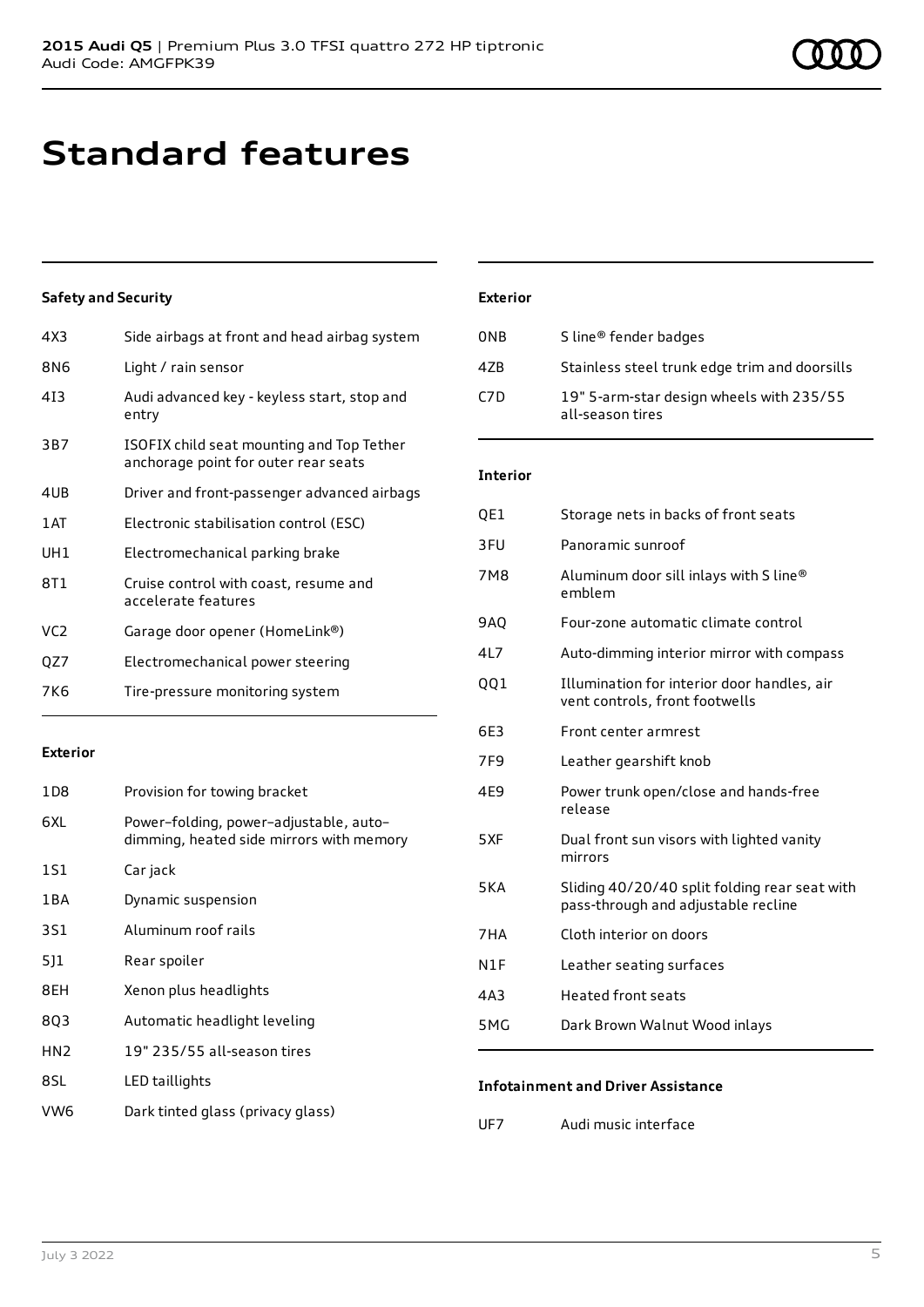## **Dealer remarks**

- \*\*\* PREMIUM PLUS \*\*\* TECHNOLOGY PACKAGE \*\*\* BANG & OLUFSEN SOUND \*\*\* 2015 Audi Q5 3.0T Premium Plus quattro Black with Leather Seating Surfaces, Audi Connect with Online Services, Audi Parking System Plus with Rear View Camera, Audi Side Assist, Color Driver Information System with Trip Computer, Radio: Audi MMI Navigation Plus System, Technology Package. Recent Arrival! 18/26 City/Highway MPG

Reviews:

\* If you want a 5-passenger do-anything SUV, but crave luxurious surroundings, there's a good chance the 2015 Audi Q5 lineup has just the right vehicle for you. Excellent resale values help offset the high cost of purchase. Source: KBB.com

\* Top-notch interior craftsmanship; TDI and hybrid's impressive fuel economy; 3.0T's strong supercharged V6; superb brake performance; sporty handling. Source: Edmunds

\* When a 2015 Audi Q5 drives by, its sporty and sophisticated profile can't be missed. From its dramatic wheels and classy aluminum roof rails to the graceful slope of its roof, this is one SUV that stands apart from the crowd. The Q5 has a Singleframe grille, sleek bumper and light designs, and signature Audi LED technology in the taillights and available daytime running lights. The Q5 presents its occupants with seats placed at the perfect height for easy entry and exit, with virtually no bending or stretching involved. After settling in, occupants find themselves in a cabin filled with luxurious leather and an eye-catching mix of aluminum accents and all-natural walnut trim. The dashboard has been laid out to serve the driver and features an available integrated MMI screen. Rear passengers will enjoy the superb comfort awarded by reclining seats in a 40/20/40 split, independent climate controls, and privacy glass. The turbocharged 211hp 2.0L TFSI engine can achieve 28mpg on a highway cruise, while the supercharged V6 in the 3.0T model pumps out a robust 272hp and 295 pounds-feet of torque. Audi quattro seamlessly spreads the power among all four wheels, all the time, enhancing traction under all conditions. Audi connect with Google Earth imagery and Wi-Fi connectivity allows for up to eight devices. Ten speakers and Audi concert radio amplify the single CD player, mp3 playback capability and iPod integration. Safety features abound in this graceful utility vehicle including power windows with pinch protection, airbags, five-link front suspension and trapezoidal-link rear suspension. Source: The Manufacturer Summary - Air Conditioning, Climate Control, Dual Zone Climate Control, Cruise Control, Tinted Windows, Power Steering, Power Windows, Power Mirrors, Leather Steering Wheel, Leather Shifter, Power Drivers Seat, Power Passenger Seat, Memory Seat Position, Roof Rack, Rear Air Conditioning, Wood Trim, Clock, Tachometer, Digital Info Center, Homelink System, Tilt Steering Wheel, Telescoping Steering Wheel, Steering Wheel Radio Controls, Sunroof, Moonroof, Driver Airbag, Passenger Airbag, Side Airbags, Keyless Entry, Security System, ABS Brakes, Traction Control, Dynamic Stability, Rear Defogger, Fog Lights, Intermittent Wipers, AM/FM, CD Player, Anti-Theft, Alloy Wheels, Leather Interior Surface, Technology Package, 10 Speakers, Radio data system, Radio: Audi MMI Navigation Plus System, Radio: Audi MMI Plus System with 6.5 Color Screen, Automatic temperature control, Power driver seat, Four wheel independent suspension, 4-Wheel Disc Brakes, Dual fro...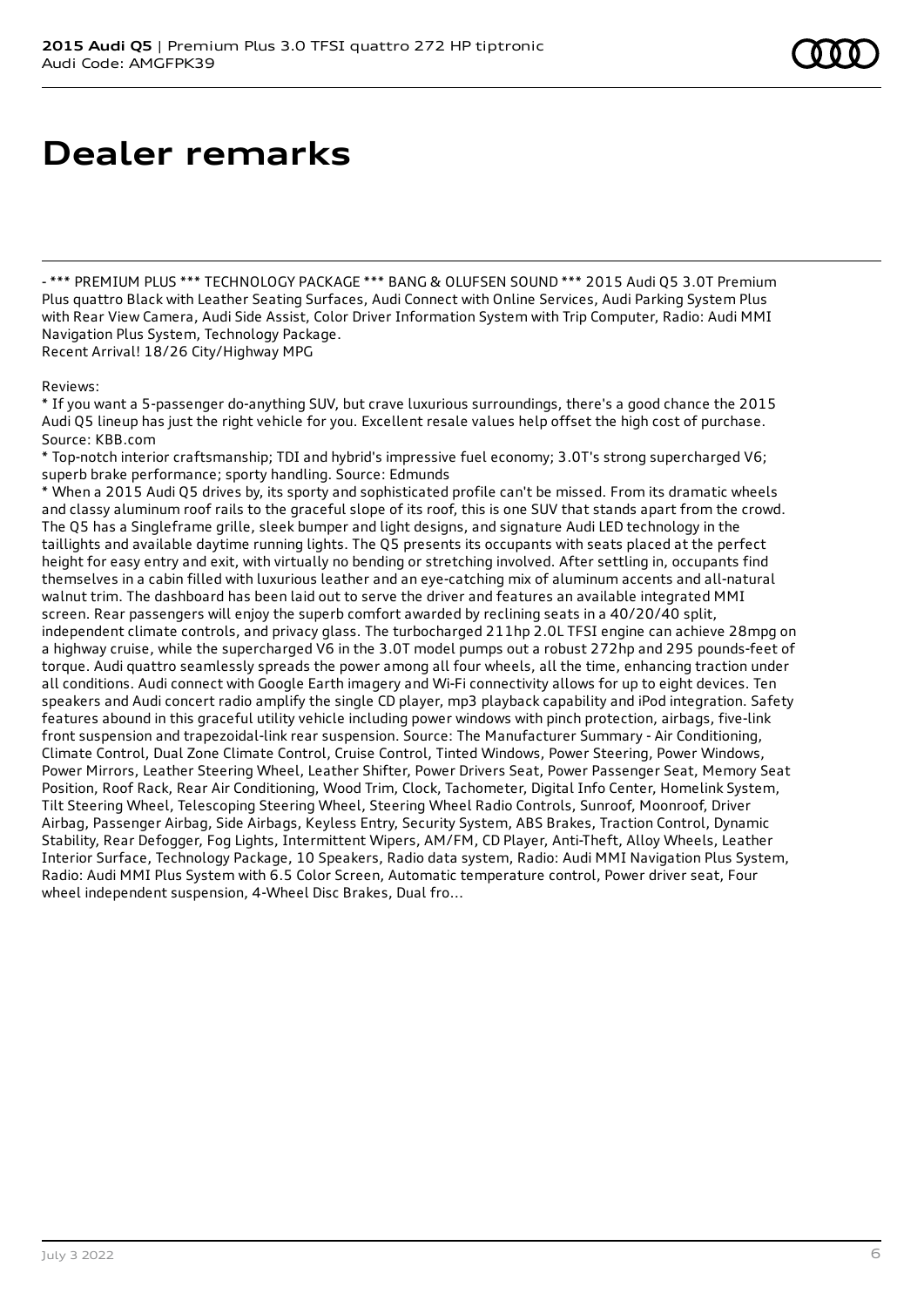# **Technical Specifications**

**Electrical system**

Alternator 14 Volts - NA amp Battery 12 Volts - NA amp

### **Engineering | Performance**

| Engine type                                 | Six-cylinder                                               |
|---------------------------------------------|------------------------------------------------------------|
| Max. output                                 | 200 (272)/4780-6500 HP                                     |
| Max. output ps/hp                           | 272 @ 4,780 @ rpm                                          |
| Towing capacity                             | 4,400 (maximum towing capacity)<br>/440 (tongue weight) lb |
| Torque                                      | 295 @ 2,150 lb-ft@rpm                                      |
| Valvetrain                                  | 24-valve DOHC                                              |
| Acceleration (0 - 60<br>mph)                | 6.0 sec. seconds                                           |
| Engine block                                | Aluminum-alloy                                             |
| Induction/fuel injection Supercharged/TFSI® |                                                            |
| Cylinder head                               | Aluminum-alloy                                             |
| stroke                                      | Displacement/Bore and 2,995/84.5 x 89.0 cc/mm              |
| Top track speed                             | 130 mph mph                                                |

### Gear ratios: 8th 0.667 Gear ratios: 6th 1.000 Gear ratios: 7th 0.839 Gear ratios: Reverse 3.317 Gear ratios: Final Drive 3.204 Gear ratios: 4th 1.667 Transmission Eight-speed Tiptronic® automatic transmission with quattro® allwheel drive Gear ratios: 5th 1.285 Gear ratios: 2nd 3.143 Gear ratios: 3rd 2.106

**Transmission | Drivetrain**

Gear ratios: 1st 4.714

### **Steering**

| Steering type                             | Electromechanical power steering<br>system |
|-------------------------------------------|--------------------------------------------|
| Turning diameter, curb-38.1 ft<br>to-curb |                                            |
| Steering ratio                            | 15.9:1                                     |

#### **Suspension**

| Front axle | Five-link front suspension       |
|------------|----------------------------------|
| Rear axle  | Trapezoidal-link rear suspension |



### **(1/2)**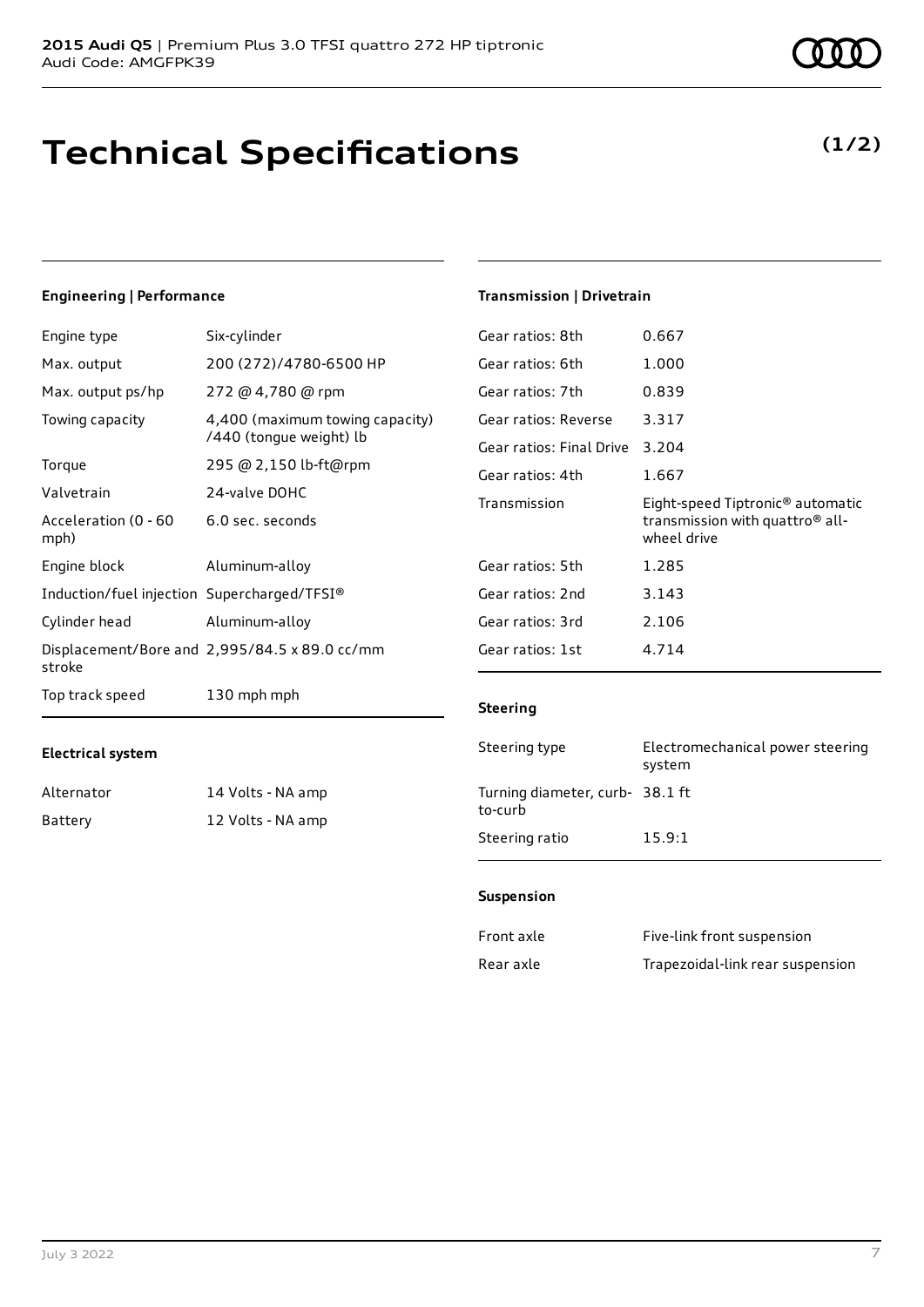# **Technical Specifications**

### **Brakes**

| <b>Front brakes</b>           | 13.6 (ventilated disc) in                                                                                    |  |
|-------------------------------|--------------------------------------------------------------------------------------------------------------|--|
| Rear brakes                   | 13.0 (ventilated disc) in                                                                                    |  |
| <b>Body</b>                   |                                                                                                              |  |
| Material                      | Fully galvanized steel unibody with<br>aluminum hood and tailgate and<br>multistep anti-corrosion protection |  |
| <b>Warranty   Maintenance</b> |                                                                                                              |  |
| Warranty                      | 4-Year/50,000 mile new vehicle<br>limited warranty                                                           |  |
| Maintenance                   | 12-Month/5,000 mile (whichever<br>occurs first) NO CHARGE first                                              |  |

scheduled maintenance

#### **Interior measurements**

| Seating capacity                          | 5                      |
|-------------------------------------------|------------------------|
| Shoulder room, rear                       | 56.4 in                |
| Head room with front<br>sunroof           | 39.4 in                |
| Leg room, rear                            | 37.4 in                |
| Shoulder room, front                      | 57.7 in                |
| Head room with rear<br>sunroof            | 39.0 in                |
| Head room, rear                           | 37.7 in                |
| Leg room, front                           | 41.0 in                |
| Head room, front                          | 38.1 in                |
| Cargo volume, rear<br>seatbacks up/folded | 29.1/57.3 cu ft, cu ft |

### **Exterior Measurements**

| Height                           | 65.2 in  |
|----------------------------------|----------|
| Overall width without<br>mirrors | 74.7 in  |
| Length                           | 182.6 in |
| Wheelbase                        | 110.5 in |
| Drag coefficient                 | .33 Cw   |
| Overall width with<br>mirrors    | 82.2 in  |
| Track rear                       | 63.5 in  |
| Track front                      | 63.7 in  |
| Curb weight                      | 4,354 lb |

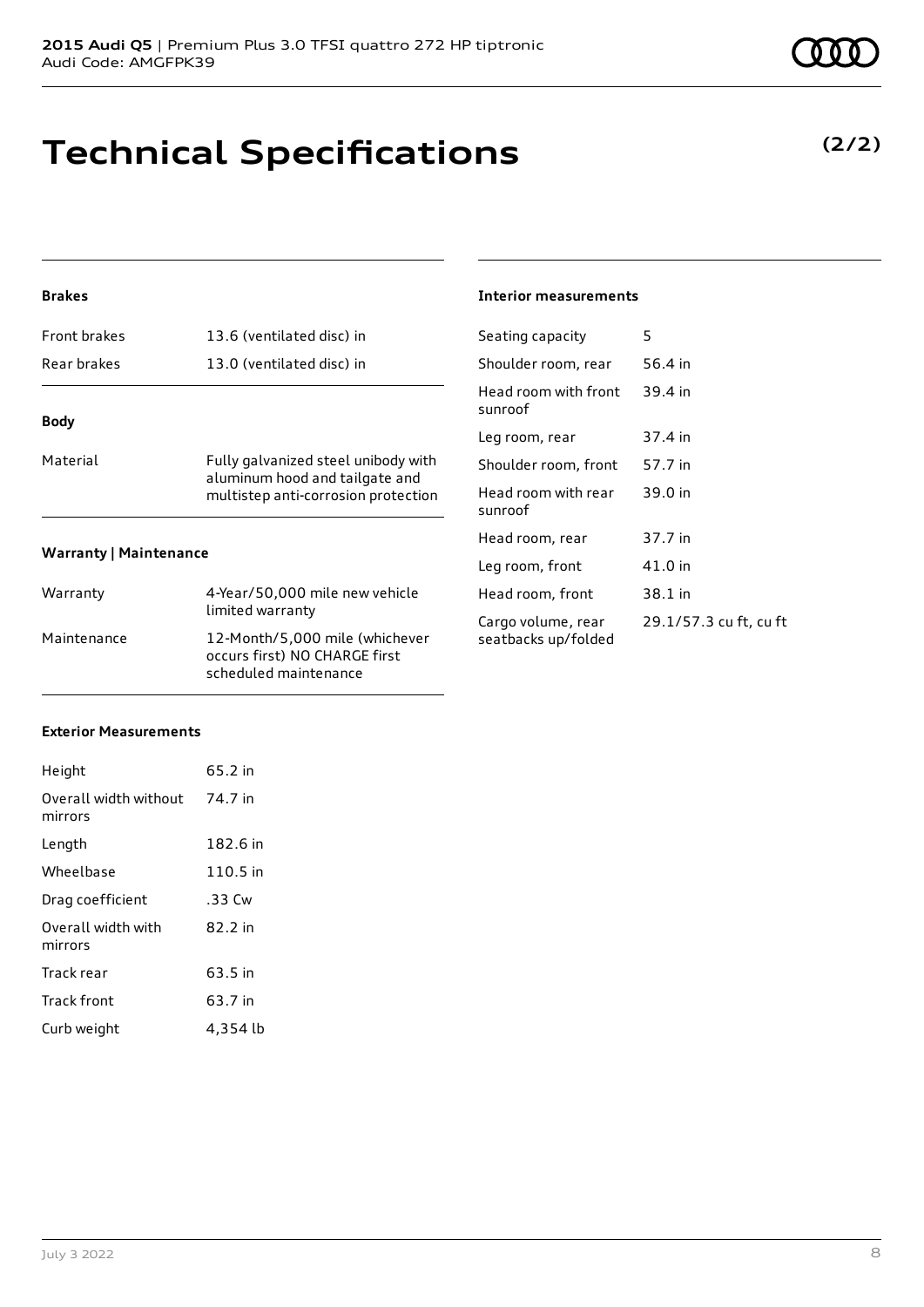

### **Consumption- and emission**

### **Consumption by NEDC**

| urban       | $18 \text{ mpg}$ |
|-------------|------------------|
| extra-urban | $26$ mpg         |
| combined    | $21$ mpg         |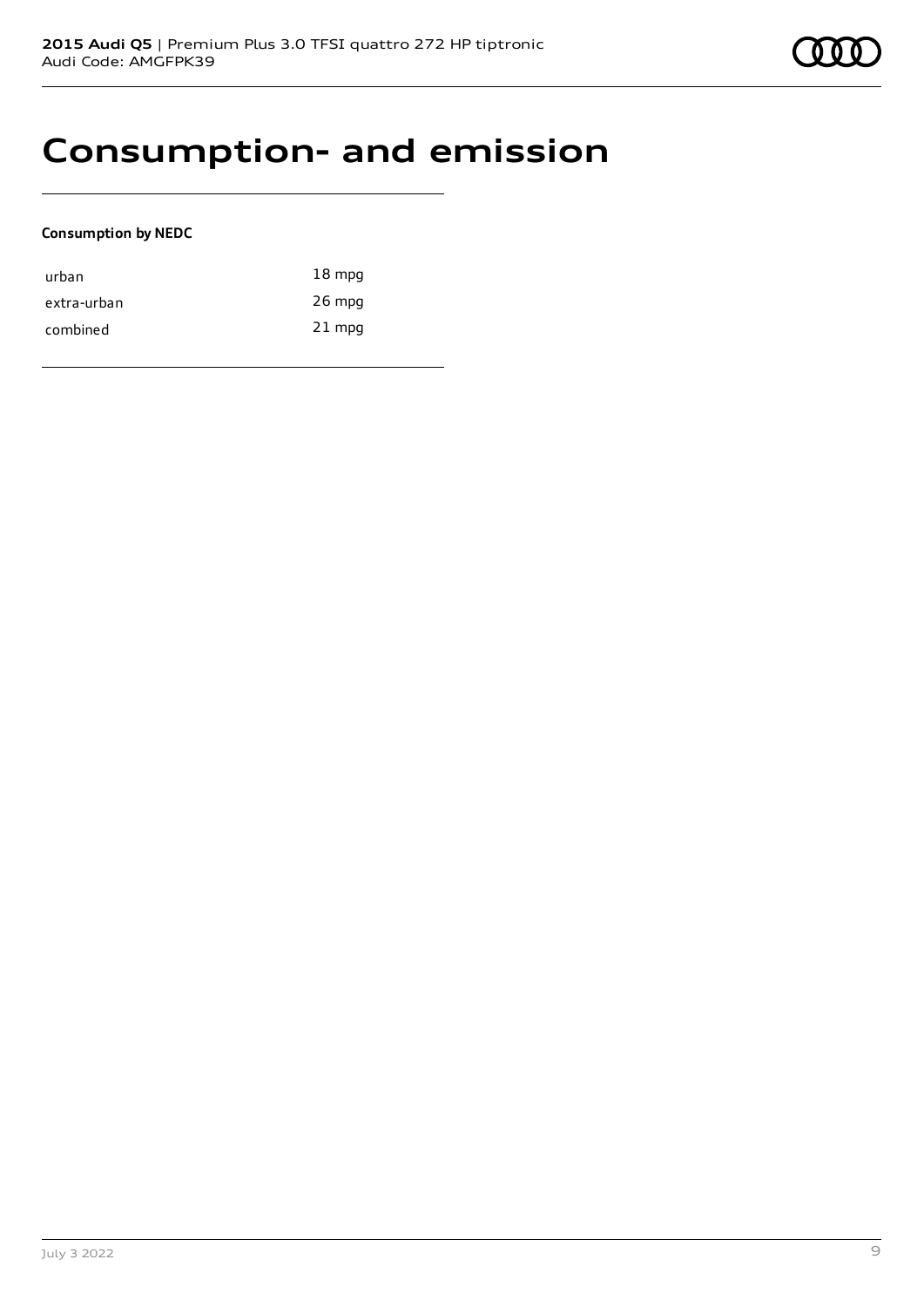## **Contact**

Dealer **Audi Warwick**

1517b Bald Hill Rd 02886 Warwick RI

Phone: +14018211510 FAX: 4018221672

www: [https://www.audiwarwick.com](https://www.audiwarwick.com/)